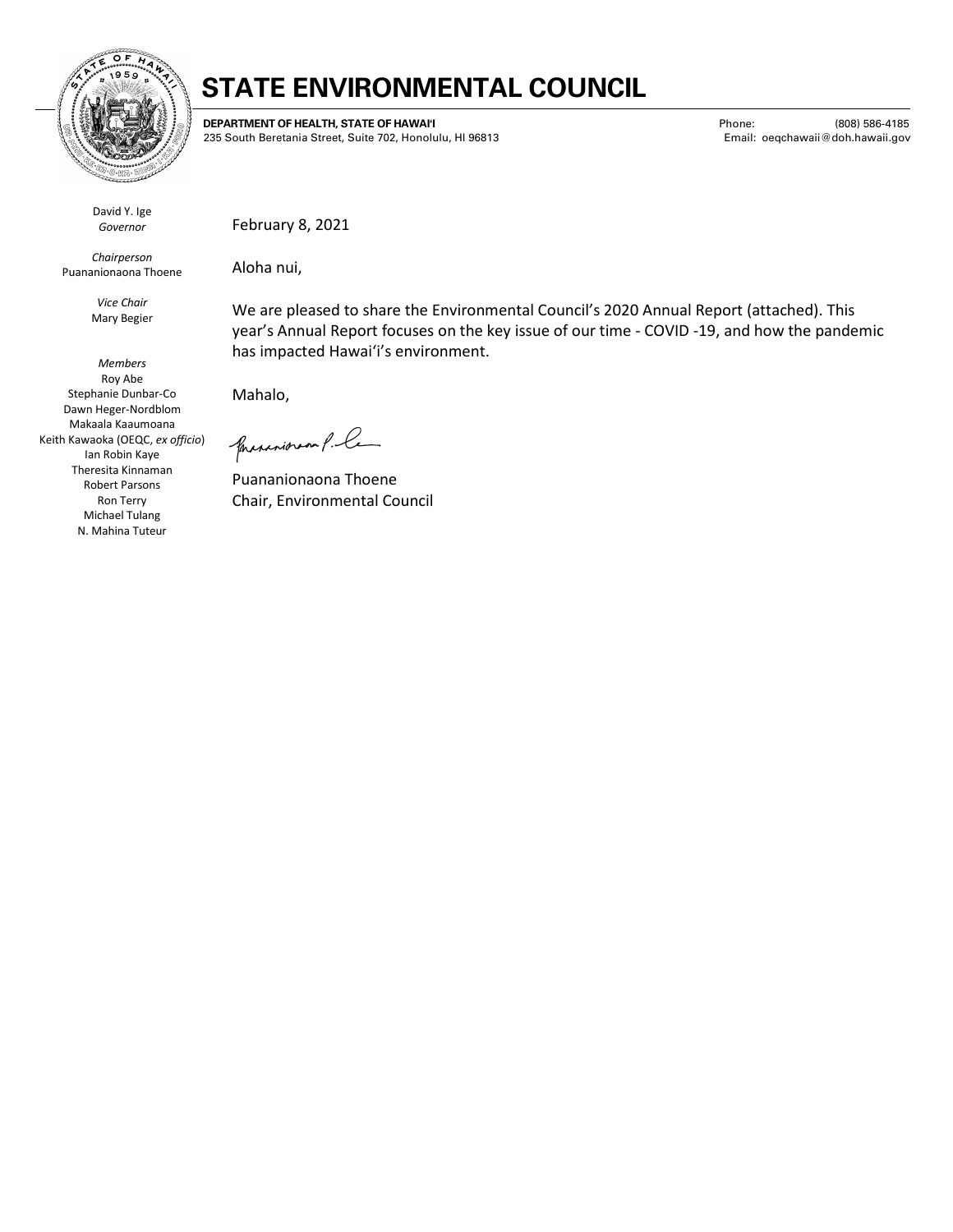

### **STATE ENVIRONMENTAL COUNCIL**

**DEPARTMENT OF HEALTH, STATE OF HAWAIʻI** 235 South Beretania Street, Suite 702, Honolulu, HI 96813 Phone: (808) 586-4185 Email: oeqchawaii@doh.hawaii.gov

February 8, 2021

David Y. Ige *Governor*

*Chairperson* Puananionaona Thoene

> *Vice Chair* Mary Begier

*Members* Roy Abe Stephanie Dunbar-Co Dawn Heger-Nordblom Makaala Kaaumoana Keith Kawaoka (OEQC, *ex officio*) Ian Robin Kaye Theresita Kinnaman Robert Parsons Ron Terry Michael Tulang N. Mahina Tuteur

Aloha, and welcome to the Environmental Council's 2020 Annual Report.

As stated in HRS §341-6, the Council is statutorily required to produce this report:

The council shall monitor the progress of state, county, and federal agencies in achieving the State's environmental goals and policies and with the assistance of the director [of Office of Environmental Quality Control (OEQC)] shall make an annual report with recommendations for improvement to the governor, the legislature, and the public no later than January 31 of each year. All state and county agencies shall cooperate with the council and assist in the preparation of such a report by responding to requests for information made by the council.

The pandemic impacted the Council's ability to meet in person, particularly given that more than half of its members are from the neighbor islands. Thankfully, the Council continued to meet in 2020 on a regular basis via Zoom. Although it was an initially challenging change in operations, the Council was able to continue to successfully hold regular meetings, review agency exemption lists, prepare the annual report, and for the first time for this Council, hear an appeal of a decision to reject an environmental impact statement. Because of the Council's own experiences with having to adjust our operations to be flexible due to the pandemic, and faced with unprecedented budgetary and staffing limitations, the Council decided to focus its Annual Report on the key issue of 2020: COVID-19.

Working with a local, professional survey consultant (Grove Insight of Lānaʻi City), a survey was developed to gather information highlighting how the pandemic has impacted Hawaiʻi's environment, positively and negatively. The survey was shared with key individuals in County, State and Federal offices whose work is impacted by the Council and the applicable statutes and administrative rules related to environmental review. Forty-nine surveys were distributed with 46 responses received, totaling a 93.8% participation rate.

The Council is greatly appreciative of those who participated in the survey. The results and analysis of the survey are in the attached report and are being shared with survey participants as well as with government leaders and environmental organizations. The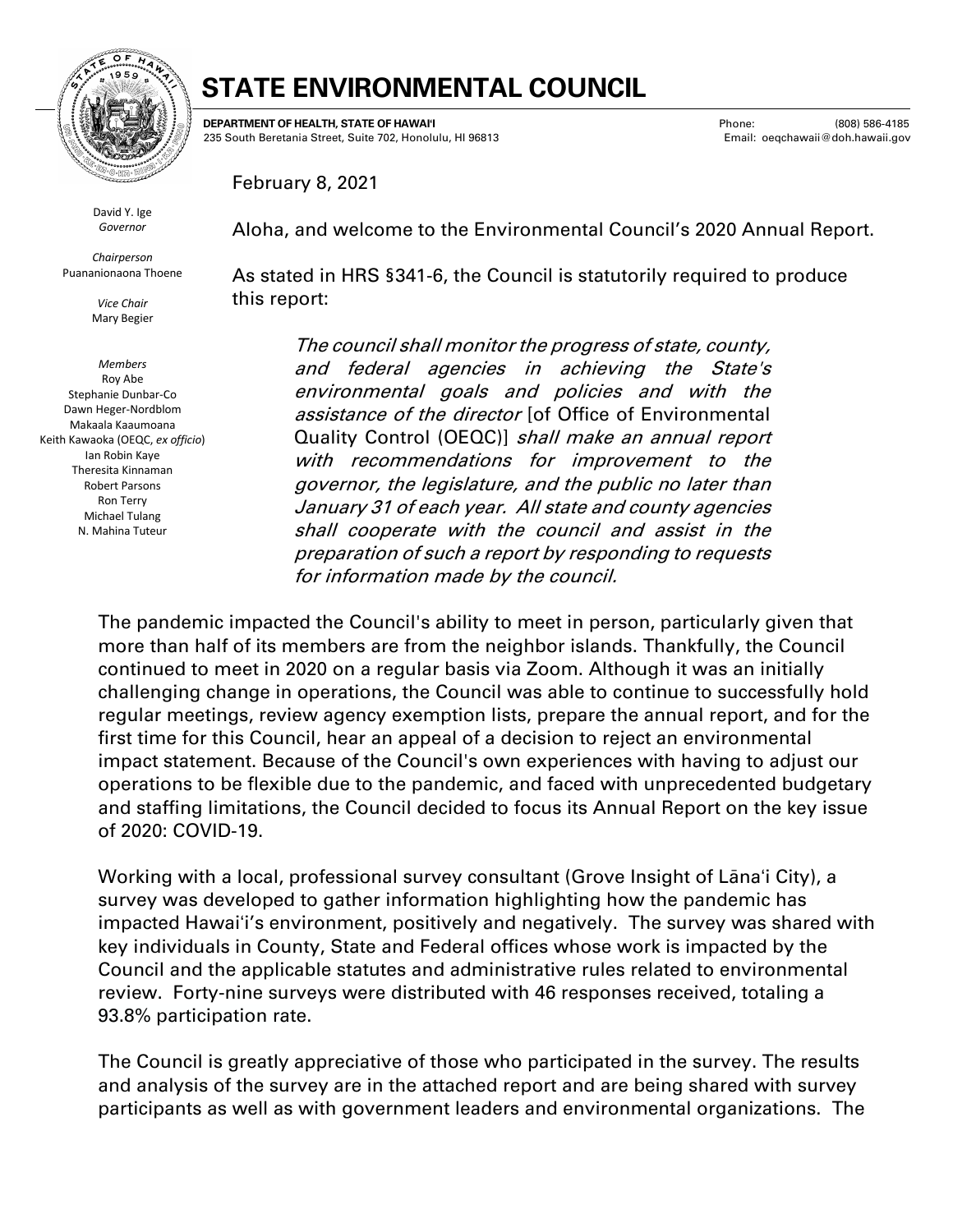report will also be made available on the Office of Environmental Quality Control (OEQC) website: <https://health.hawaii.gov/oeqc/>

Moving forward, the results of the survey will be incorporated into the Council's recently-commenced strategic planning process and future Strategic Plan. Recognizing that the limitations the Council, and the state as a whole, are currently facing will likely continue, strategic direction is required now more than ever for the Council to meet its statutory obligations as well as meaningfully contribute to the long-term care and protection of Hawaiʻi's unparalleled natural environment.

Mahalo,

presentation P. Ce

Puananionaona Thoene Chair, Environmental Council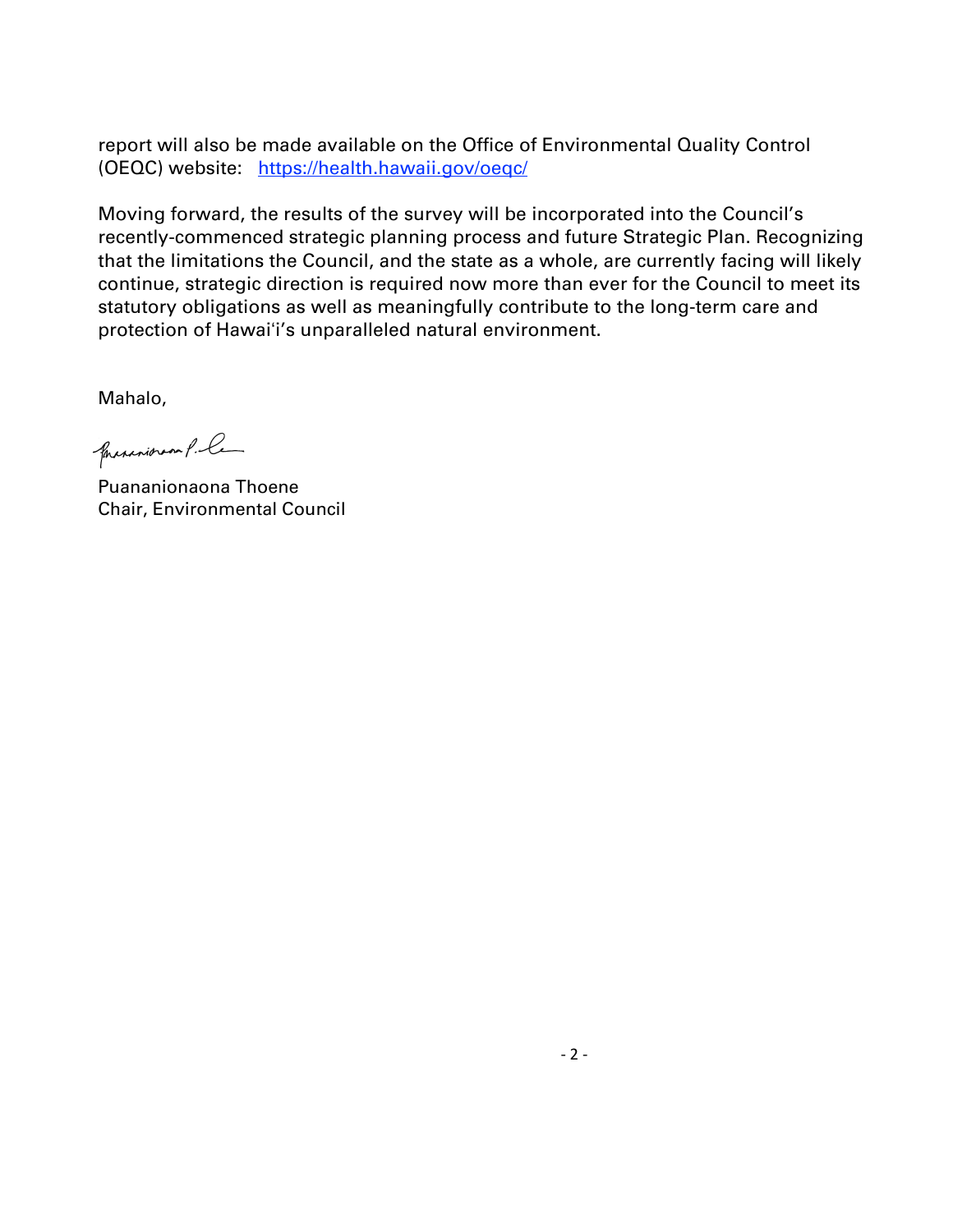

# **2020 Environmental Council of the State of Hawai'i Survey Findings**

**Analysis of findings from a survey of 46 Council respondents January 2021**

**A** SurveyMonkey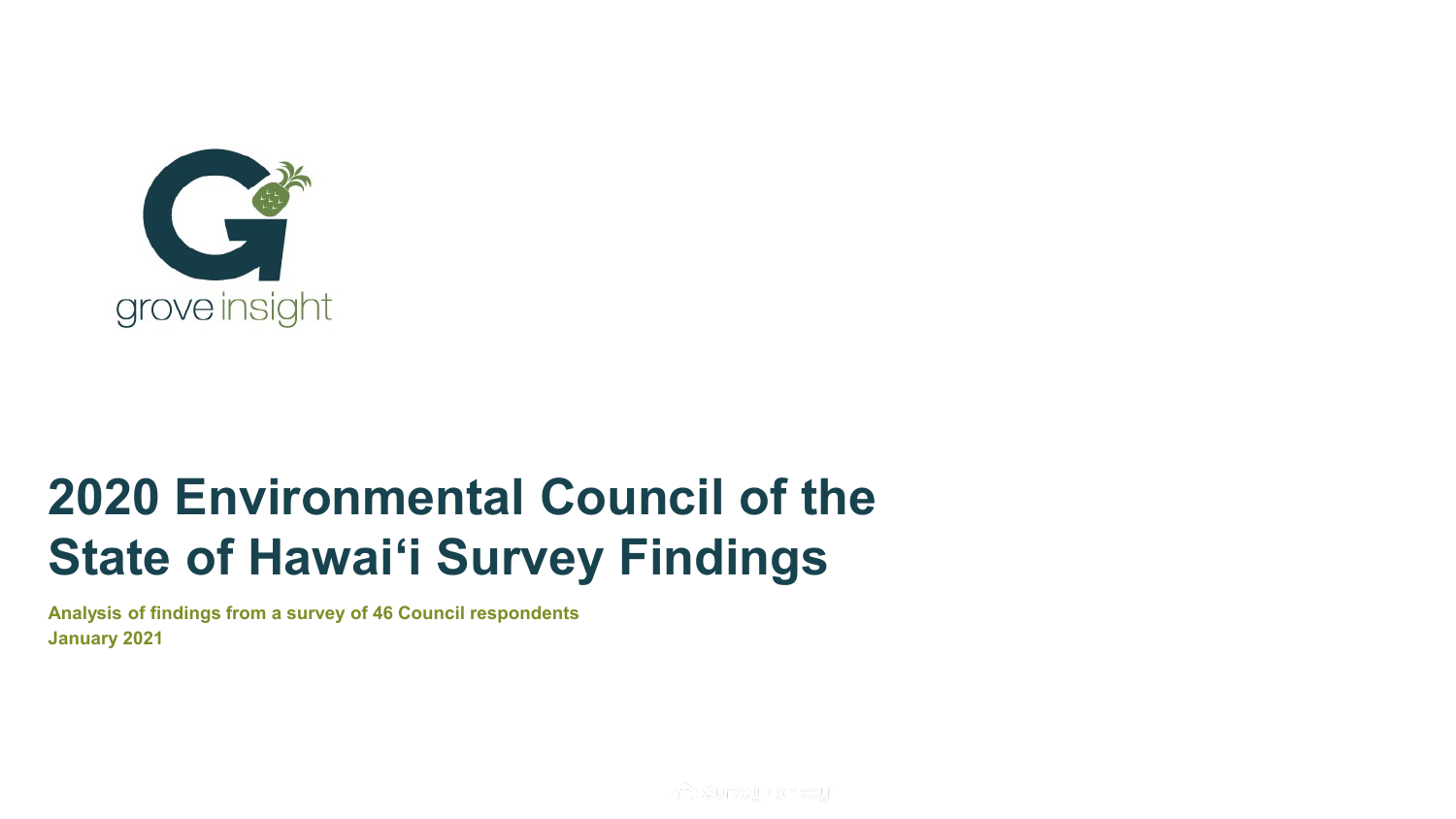

- This analysis is based on a short, online survey of a variety of County, State and Federal agencies (e.g. County Planning Agencies, Departments of Public Works, etc.). A total of 46 of the 49 agencies participated in the survey.
- The survey was in the field from December 21, 2020 to January 5, 2021.
- The questions focused on perceived COVID-19 impacts on their ability to carry out their environmental priorities.
- The margin of error is +/- 4 percentage points at the 95% level of confidence.
- Verbatim responses to the open-ended questions are used to highlight the findings. They appear in *italics.*
- Grove Insight Ltd. conducted the pro bono survey. Lead analysts were Lisa Grove and Max Becker.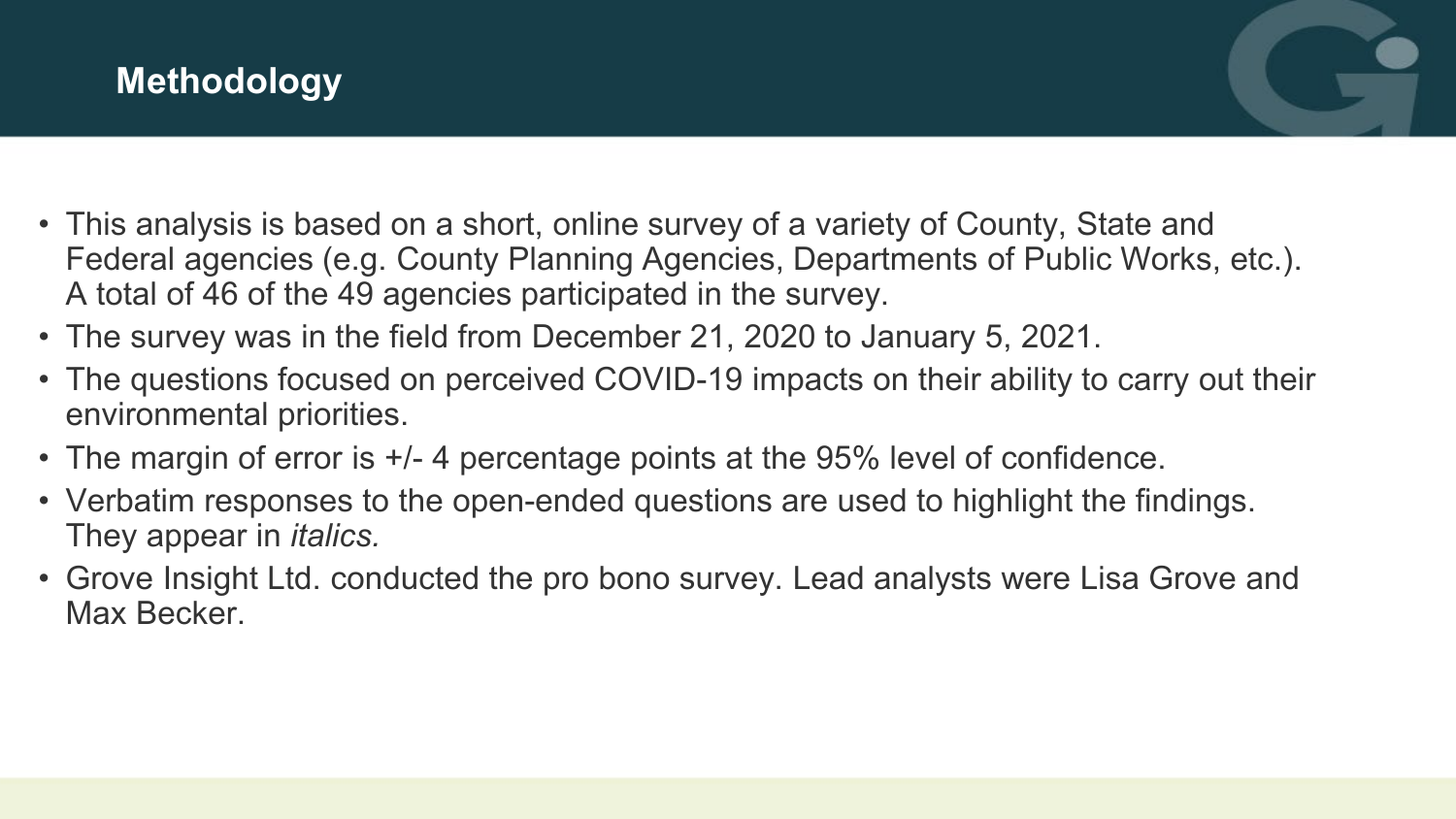**COVID-19 hasn't had a profound impact on their agency's or department's ability to carry out its environmental goals. The vast majority of respondents answered 'not too much' or 'some' impact.**



To what extent has the COVID-19 pandemic affected your agency or department's ability to carry out its environmental goals?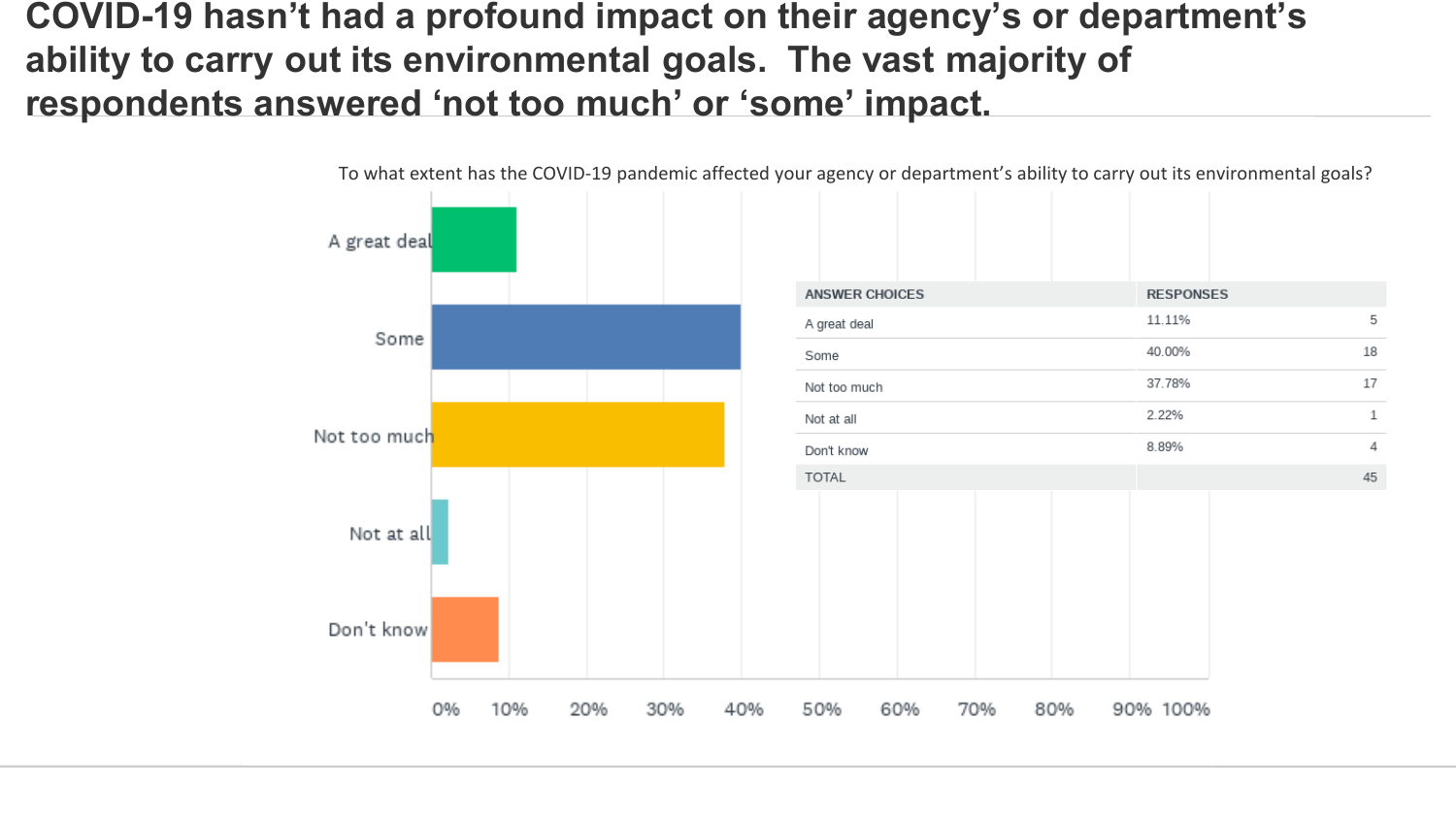#### **Nearly half report positive impacts from the pandemic related to carrying out its environmental goals; one-quarter don't venture a guess.**

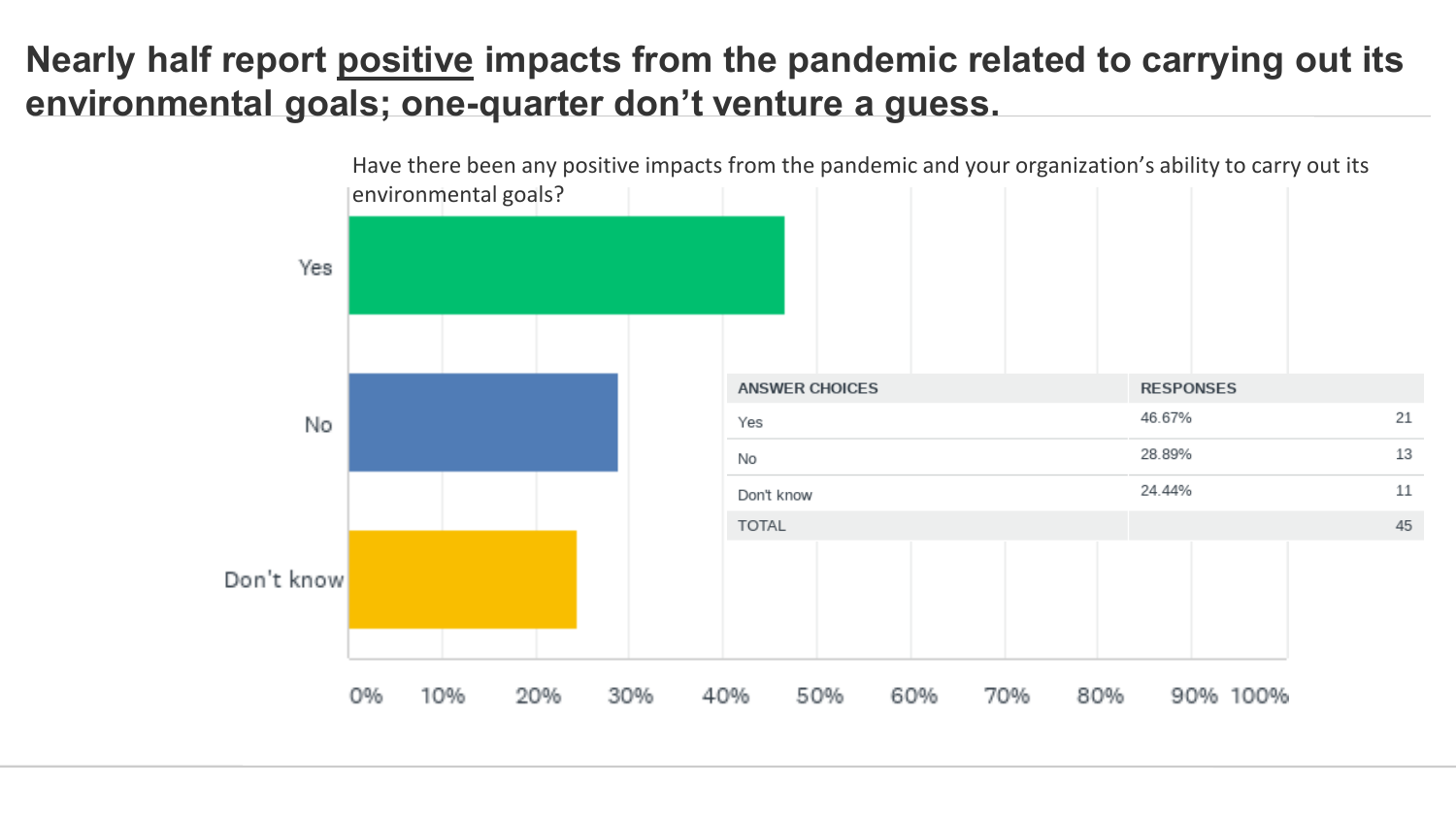## **Agencies identify a number of positive COVID-19 impacts related to their environmental mission.**

- $\triangleright$  Less driving leading to GHG reduction.
- $\triangleright$  Ability to do more mitigation work.
- $\triangleright$  More focused, quality work time with better organized zoom meetings.
- $\triangleright$  Virtual meetings have led to increased public participation.
- $\triangleright$  Fewer tourists which allow for
- ➢ Utilize CARES Act money for sustainable projects.

*-The ease of meetings with zoom makes getting questions answered actually easier than in-person meetings. Time is better spent now.* 

*-With our planning commissions and other groups meeting via videoconference, we have had greater public participation and availability of resource personnel in the entitlement process, which is when environmental reviews typically occur.*

• The reasons for the uprising are getting lost. Get *-It allowed us to do some projects, like parakeet culling which is difficult with visitors here. It allowed us to slow down*  attention back to the issues by emphasizing the *the train of tourism so that we can try to implement more destination management thought work and hopefully actions to protect our resources.*

progress that's happening and highlighting specific *-The reduction in traffic due to the pandemic has made it easier to construct our roadway projects that improve*  solutions. *detention areas so they properly filter and convey stormwater. We have also seen an increase in walking and bicycling*  activity during the pandemic, which helps us meet our transportation mode shift goals.<br>. *transportation alternatives by providing places for people to walk and bike, and maintain roadside swales, ditches, and* 

remote participation in public meetings. Opportunity to reevaluate processes. *-Increase in use of technical resources in support of work, such as digital filing and distribution of large documents,* 

*-The pandemic has highlighted the need for planning for hazards and future crises, and it has leveraged our ability to*  $\alpha$  and  $\alpha$  is linear to the control norm of  $\alpha$  is linear whose  $\alpha$  is linear whose  $\alpha$  is a leader whose  $\alpha$ more projects and fewer impacts. *further plans as well as permit review to include additional mitigative or adaptive measures for impacts on and from the natural environment.*

> -While we have known in theory that teleworking could work, we were motivated to implement swiftly and broadly as a<br>result of the nandemic *result of the pandemic.*

*-Ability to potentially use COVID recovery funding to help diversify the economy and support sustainable agriculture, new jobs in renewable energy and infrastructure.*

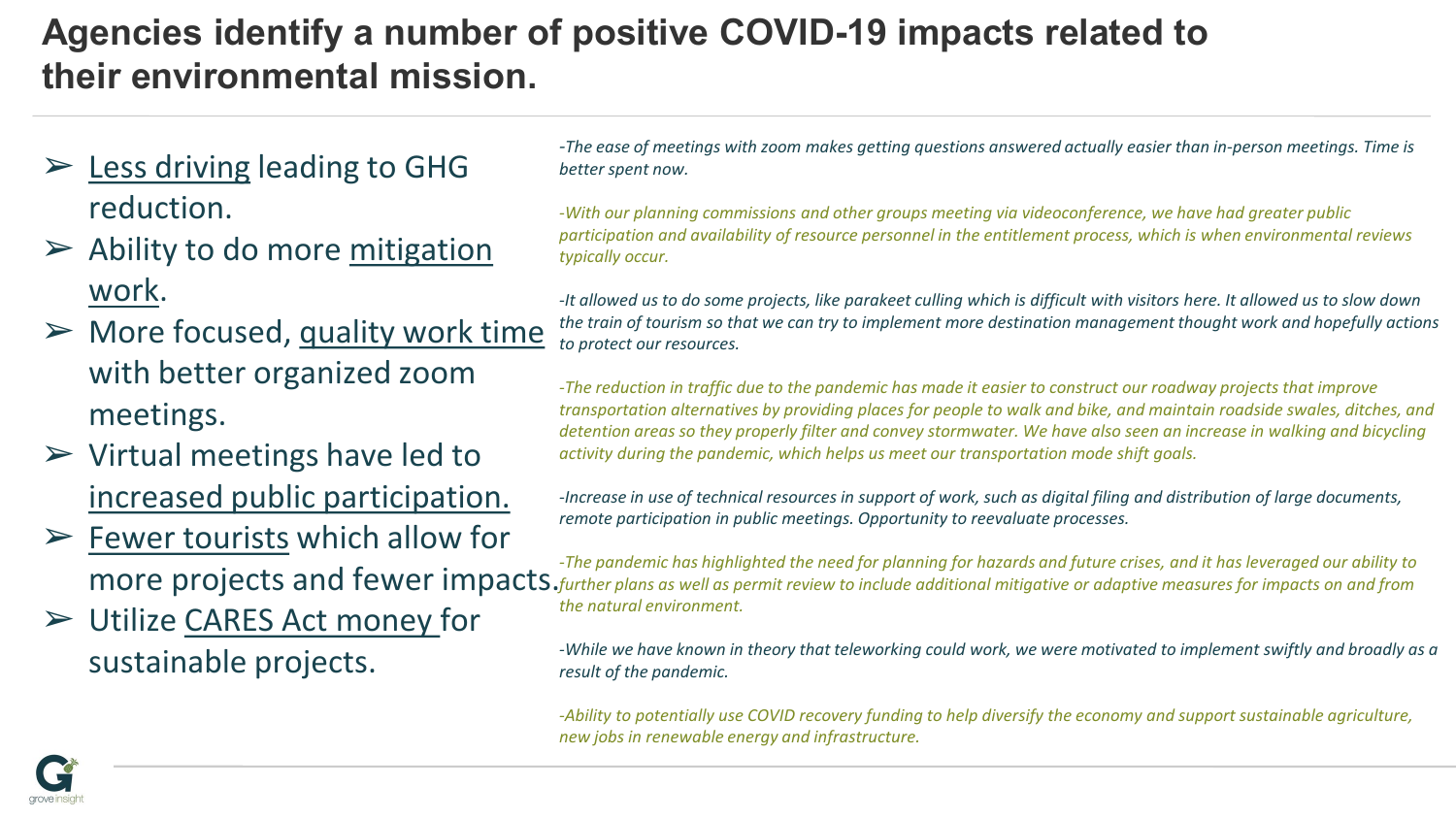#### **Most report little-to-no negative COVID-19-related budget impact.**

**Though more than 35% of respondents did not know how COVID impacted their environmental budget**

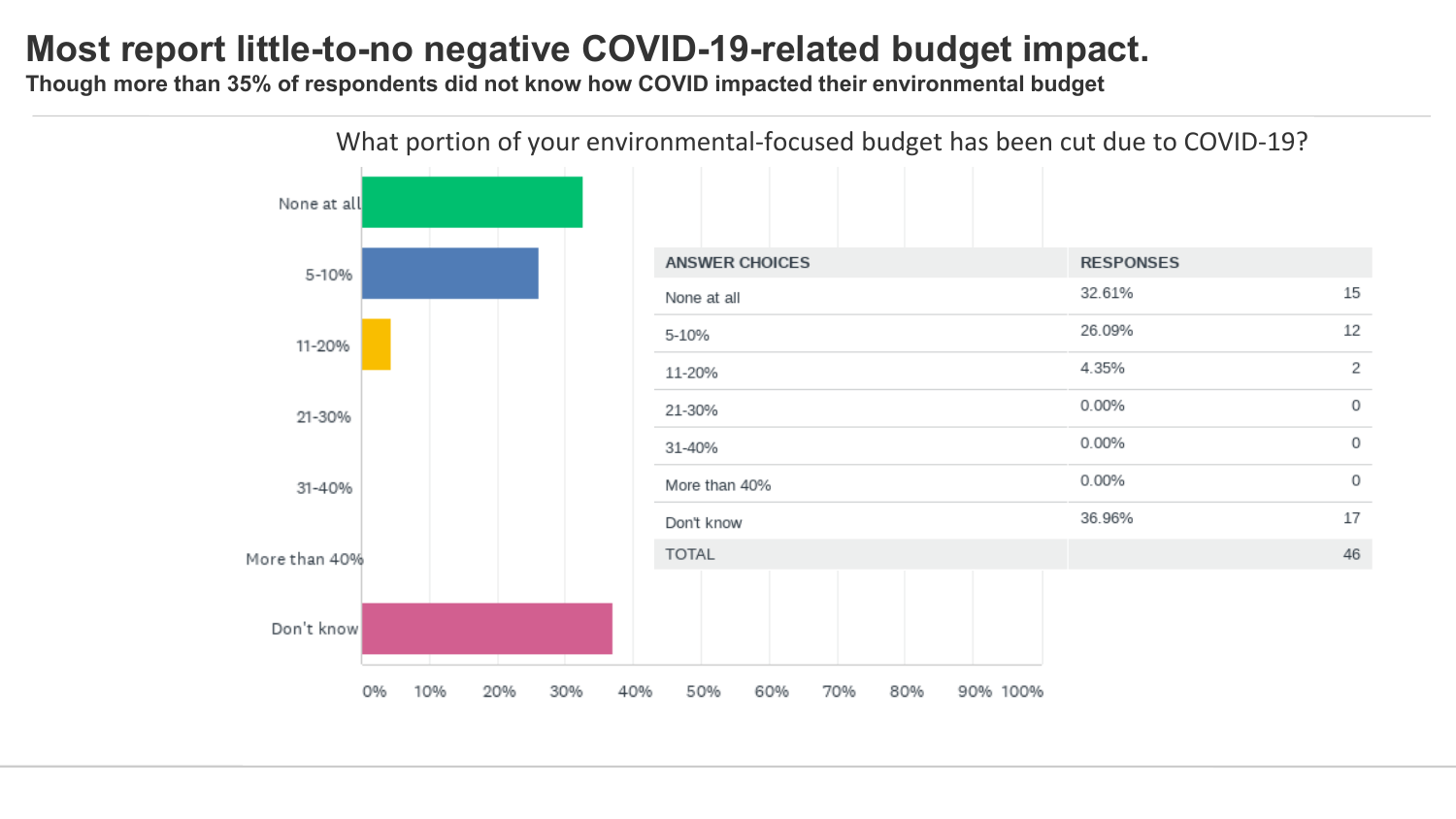#### **On the negative side, COVID-19 has also brought delays, distractions and delinquents**

*The building industry is working on overdrive. Not enough people to control the environmental impacts of the construction workers. Many developers are risking building without approved permits...."build now, ask for forgiveness later"... some actions are unforgivable!! As for our office, it is running at 1/3 staff, yet the A/C, office equipment etc. is running as if a full staff worked. Working from home I need to log on to my office computer, therefore paying for my own electricity (my bill has doubled), equipment, computer, furniture, etc.*

#### *Major shift to focus on health and safety.*

*The Pandemic is causing and has caused many of my delays in my project.*

*I'm in Enforcement so the impact is mostly about multi-families / multi-dwellings because the pandemic doesn't allow people to evict. There is a clause about illegal dwellings, but still.*

*Our Division was unable to collect certain items (large appliances, greenwaste and scrap metal) at some of our refuse transfer stations.*

*Dune restoration projects with volunteers have had to limit the number of people who can participate. Consultants working on environmental projects have had to limit site visits.*

*Slowed down environmental review as staff rotates in the office and works from home.*

*The pandemic has put a strain on Administrative resources that normally support our division. Additionally, we have lost revenues for commercial hauling and landfill tip fees. These revenue losses will result in larger problems in the future.*

*The Covid-19 pandemic has stalled environmental goals for the County of Maui. Most affected are creating effective community engagement in plan development such as the All-Hazards Mitigation Plan update, CoM Resilience Strategy, and South Maui Community Plan update.*

*Access between islands has been difficult during the response to COVID-19. Public engagement has been affected by the inability to hold meetings in person. Social distancing requirements and staffing has been affected. Inability to fill vacancies.*

*Our Department's responsibilities during this COVID-19 response has been very wideranging and crisis oriented. Environmental factors surrounding housing development are important and have been considered, but other more emergent issues have taken priority.*

*Complete focus on CARES funding processing ground all other important contracts and agreements to a halt. Inability to engage with public to roll out new initiatives in a pono way with communities.*

*Staffing within our Department as well as our consultants. We have also been informed that review time by agencies and other groups in preparing the documents is also taking longer.*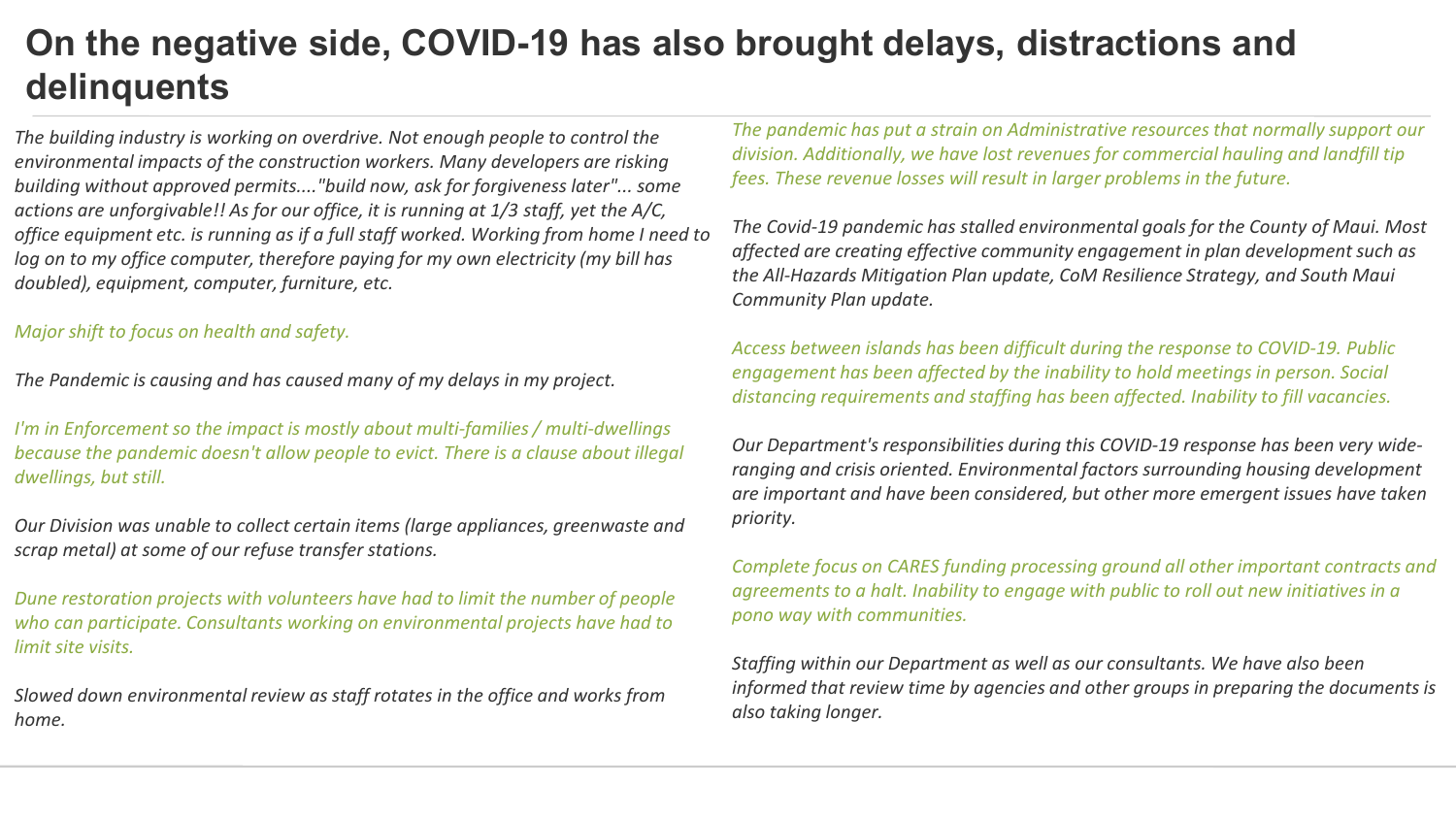#### **Looking to the future, respondents believe the COVID-19 impact on their budgets will either stay the same or improve; few believe it will worsen.**

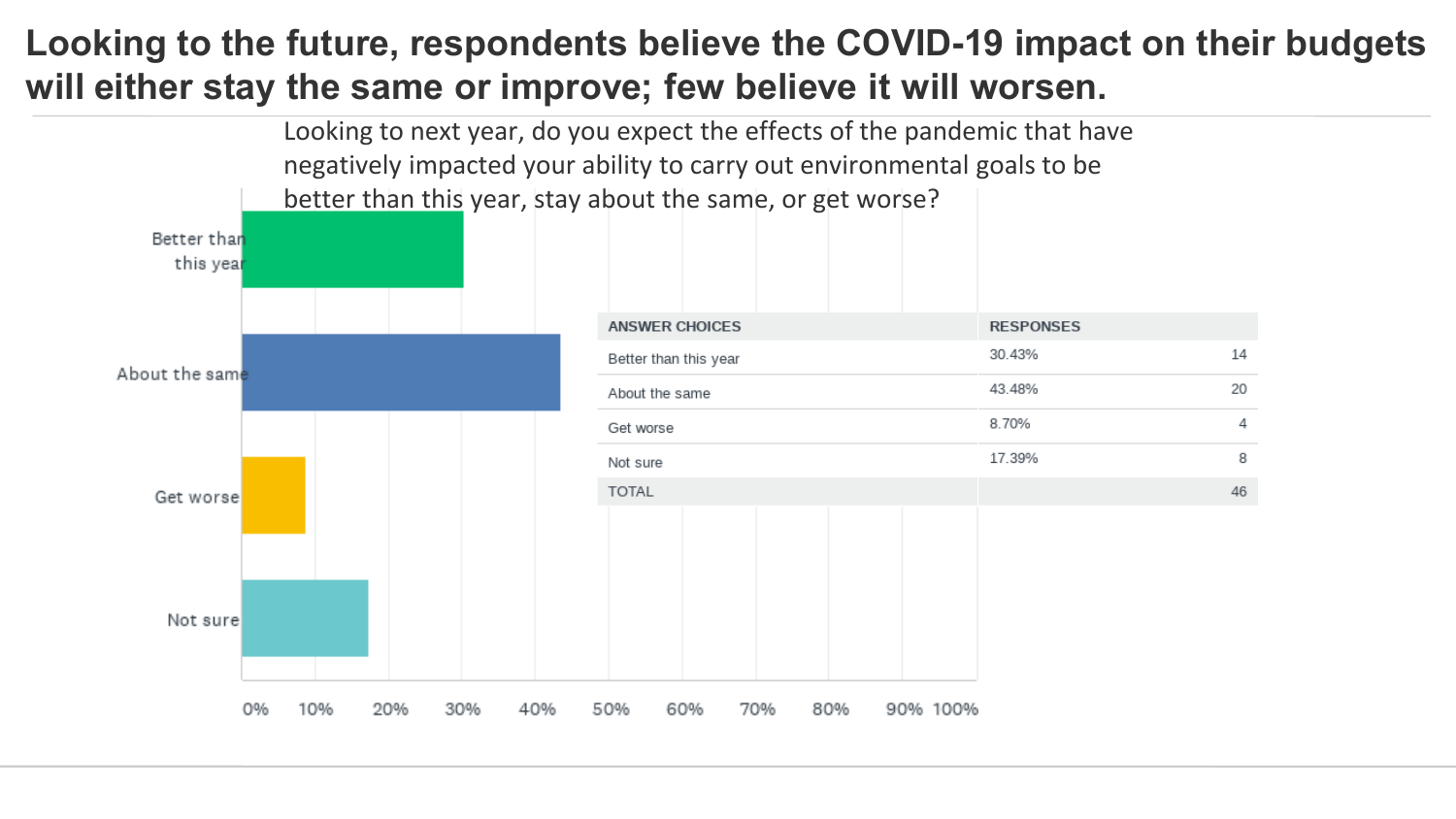# **Top environmental priorities identified for 2021: "Build a better future"**

What is your agency's or department's top environmental priority for 2021?

#### **Big picture**

- Climate mitigation
- Sea level rise
- Shoreline protection and erosion prevention
- Watershed protection
- Better stormwater management
- Improved transportation modes
- Growth management
- Waste reduction and improved waste disposal options
- Reduce water and energy use
- Destination and growth management

#### **Administrative**

- Regulatory compliance
- Better long term planning
- Increase the speed of reviews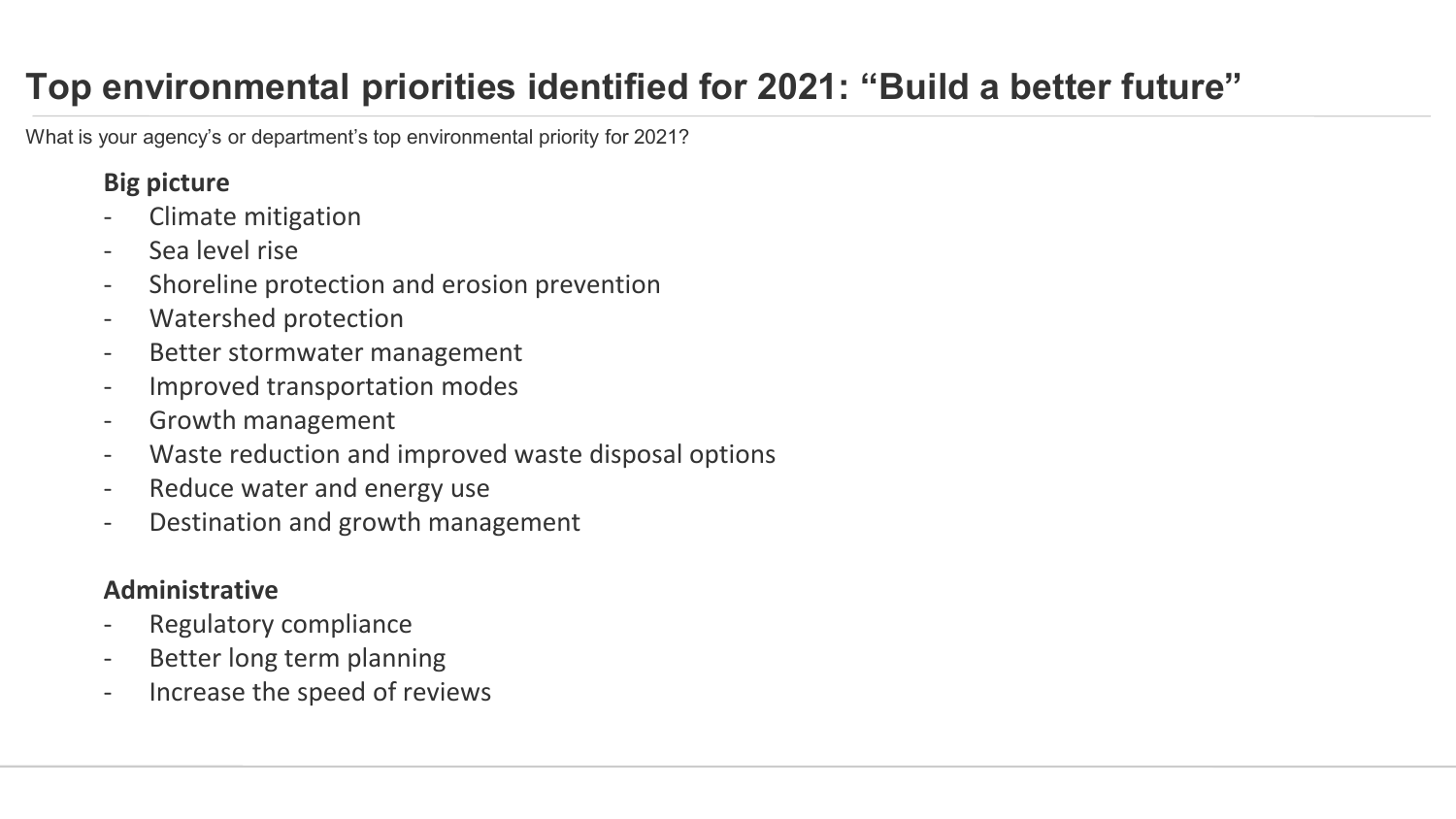### **Agencies identify several roadblocks to carrying out their environmental mission.**

What roadblocks or obstacles, if any, stand in the way of your agency or department's ability to focus and address your top environmental priority?

#### ❑ Regulatory timelines

- $\Box$  Availability of staff
- ❑ Heavy workloads
- $\Box$  Limited activity due to pandemic
- ❑ Politics
- ❑ Potential budget cuts
- ❑ Possible furloughs

*Strong enforcement against violators - strong messages to the public. I still see (for instance) people smoking on the beaches, drinking alcohol on the beaches... we don't enforce these things the way we need to. More parks enforcement people would help - more coastal enforcement too.* 

*There's been much discussion about streamlining processes to allow for revenue generating projects to move forward, but what applicants are looking for are ways to bypass certain requirements. In addition, responses to the pandemic and lack of funding affect our ability to address environmental issues.*

*Availability of sufficient funds is a key factor to maintain services, supplies and maintaining adequate County staffing due to an increase in retirements in key positions of related programs.*

*Solutions to complex environmental problems take a collective effort from the State, County, private sector, and the community. These efforts are hindered when State resources are diverted or impacted which puts additional burdens on the Counties to provide supplemental services. It has yet to been seen what impacts will come from furloughs and disruptions in our educational system.*

*Balancing needs with funding.*